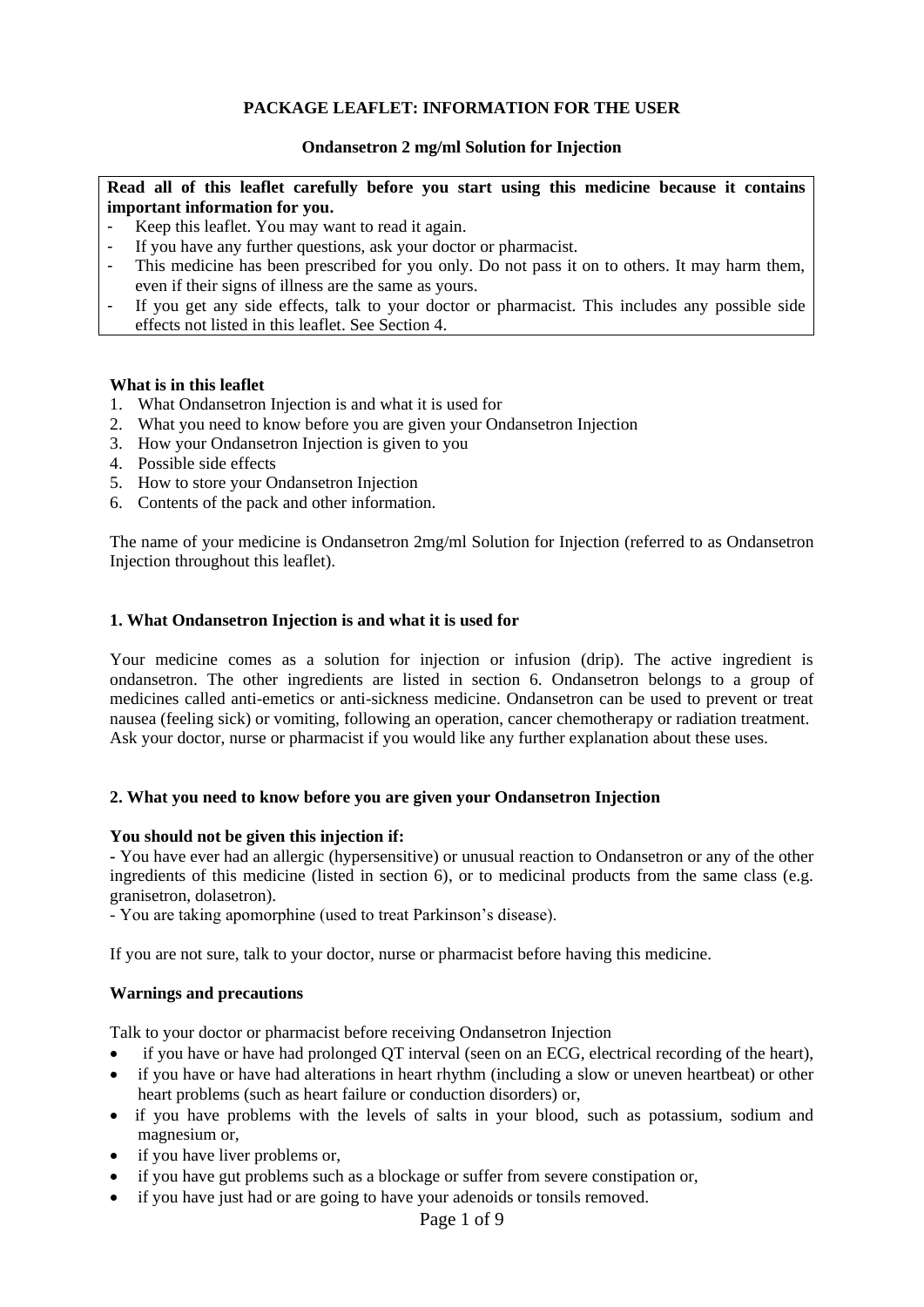- if you have depression or other conditions that are treated with antidepressants, or if you are taking painkillers such as opioids. The use of these medicines together with Ondansetron Injection can lead to serotonin syndrome, a potentially life-threatening condition (see "Other medicines and Ondansetron Injection").
- If you are allergic to medicines similar to ondansetron, such as granisetron (known as 'Kytril')

Special precautions should be taken if Ondansetron Injection is to be given to a child receiving medication for cancer treatment which might alter liver function.

## **Other medicines and Ondansetron Injection**

Please tell your doctor, nurse or pharmacist if you are taking, have recently taken or might take any other medicines and especially any of the following medicines. This includes medicines that you buy without a prescription and herbal medicines. This is because Ondansetron Injection can affect the way some medicines work. Also, some other medicines can affect the way Ondansetron Injection works.

- Phenytoin, carbamazepine; to treat epilepsy, as these medicines may reduce the effect of Ondansetron Injection
- \* Antibiotics such as rifampicin or erythromycin, as these medicines may reduce the effect of Ondansetron Injection
- Ketoconazole, a medicine used to treat a fungal infection,
- \* Tramadol, a strong painkiller, as Ondansetron Injection may reduce the effect of tramadol
- Medicines used to treat an uneven heartbeat (arrhythmias), as these medicines may interact with Ondansetron Injection and affect the rhythm of the heart
- \* Cancer medicines (e.g. anthracyclines or trastuzumab), antibiotics (e.g. erythromycin), antifungals (e.g. ketoconazole) or other medicines which might disturb your heart rhythm,
- \* Beta-blocker medicines used to treat certain heart or eye problems, anxiety or prevent migraines, as these medicines may interact with Ondansetron Injection and affect the rhythm of the heart
- \* Medicines that affect the heart (such as haloperidol or methadone)<br>Nodicines to treat depression such as SSBIs (selective constants)
- Medicines to treat depression such as SSRIs (selective serotonin reuptake inhibitors) including fluoxetine, paroxetine, sertraline, fluvoxamine, citalopram, escitalopram, or SNRIs (serotonin and noradrenaline reuptake inhibitors) including venlafaxine, duloxetine or medicines known as opioids/opiates, e.g. buprenorphine used in the treatment of acute or chronic pain, as these may cause serotonin syndrome, a potentially life-threatening reaction. The symptoms of serotonin syndrome may include a combination of the following: nausea (feeling sick), vomiting, agitation, confusion, diarrhoea, high temperature, increased blood pressure, excessive sweating, rapid heartbeat, hallucinations, loss of coordination, overactive reflexes and coma.

If you are not sure if any of the above applies to you, talk to your doctor, nurse or pharmacist before having Ondansetron Injection.

You should not be given this medicine if you are already taking apomorphine (used to treat Parkinson's disease); because severe hypotension (low blood pressure) and loss of consciousness have been reported in patients treated with both apomorphine and Ondansetron Injection at the same time.

Ondansetron Injection should not be given in the same syringe or infusion (drip) as any other medication.

#### **Pregnancy and breast-feeding**

Only use Ondansetron Injection during the first trimester of pregnancy after discussion with your doctor of the potential benefits and risks to you and your unborn baby of the different treatment options. This is because ondansetron can slightly increase the risk of a baby being born with cleft lip and/or cleft palate (openings or splits in the upper lip and/or the roof of the mouth).

If you are already pregnant, think you might be pregnant or are planning to have a baby, ask your doctor or pharmacist for advice before taking Ondansetron Injection.

If you are a woman of childbearing potential, you may be advised to use effective contraception.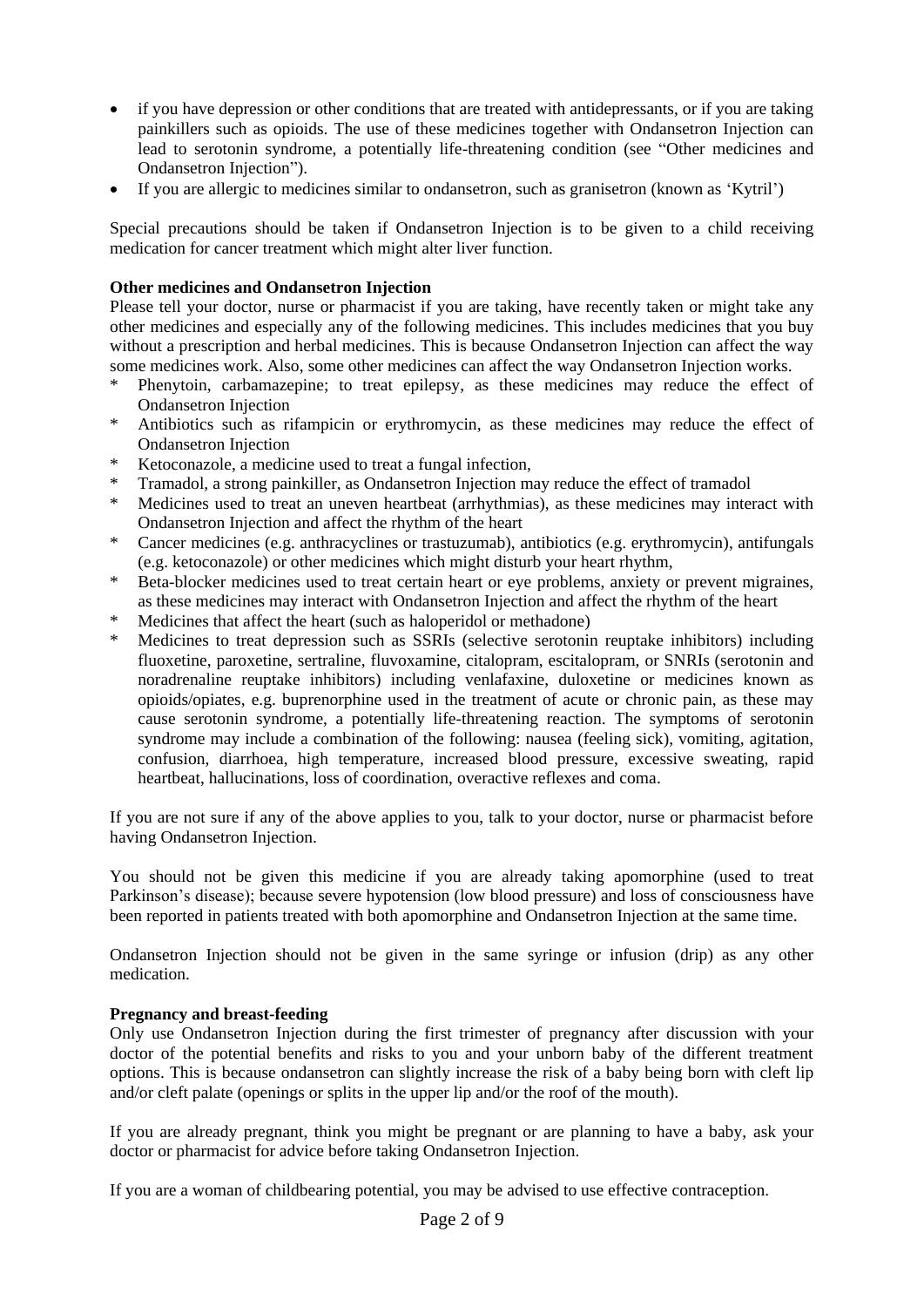Do not breast-feed if you are being treated with Ondansetron Injection. This is because small amounts pass into the mother's breast milk. Ask your doctor or midwife for advice.

## **Driving and using machines**

Ondansetron Injection should not affect your ability to drive or use machines. However, if any of the side effects (see Section 4) affect you (e.g. dizziness, blurred vision) caution is advisable. **Do not drive or operate if you are feeling unwell.**

### **Ondansetron Injection contains sodium**

This medicine contains less than 1 mmol sodium (23 mg) per ml of injection, that is to say essentially 'sodium-free'.

## **3. How your Ondansetron Injection is given to you**

Ondansetron Solution for Injection will usually be given to you by a nurse or doctor by slow injection or infusion (drip) into a vein (intravenously).

The dose you have been prescribed will depend on the treatment you are having.

## **To prevent nausea and vomiting from chemotherapy or radiotherapy in adults**

On the day of chemotherapy or radiotherapy

- A single dose should not be more than 16mg.
- The usual adult dose is 8 mg given by a slow injection into your vein, or muscle, just before your treatment, and another 8 mg twelve hours later. After chemotherapy, your medicine will usually be given by mouth as an 8 mg tablet or 8 mg Ondansetron syrup.

On the following days

- The usual adult dose is one 8 mg tablet or 8 mg syrup taken twice a day.
- This may be given for up to 5 days.

If your chemotherapy or radiotherapy is likely to cause severe nausea and vomiting, you may be given more than the usual dose of ondansetron. Your doctor will decide this.

## **To prevent nausea and vomiting from chemotherapy in children aged over 6 months to 17 years** The doctor will decide the dose depending on the child's size (body surface area) or weight.

On the day of chemotherapy

• The first dose (up to 8 mg) is given by an injection into the vein, just before your child's treatment. After chemotherapy, your child's medicine will usually be given by mouth twelve hours later, as Ondansetron syrup or an Ondansetron tablet.

On the following days

- 2 mg syrup twice a day for small children and those weighing 10 kg or less
- one 4 mg tablet or 4 mg syrup twice a day for larger children and those weighing more than 10 kg
- two 4 mg tablets or 8 mg syrup twice a day for teenagers (or those with a large body surface area)
- these doses can be given for up to five days

#### **Elderly**

• If you are over 65 years of age, your doctor will adjust your dose as required.

#### **To prevent and treat nausea and vomiting after an operation** Adult

The usual dose for adults is 4 mg given by a slow injection into your vein or muscle. For prevention, this will be given just before your operation.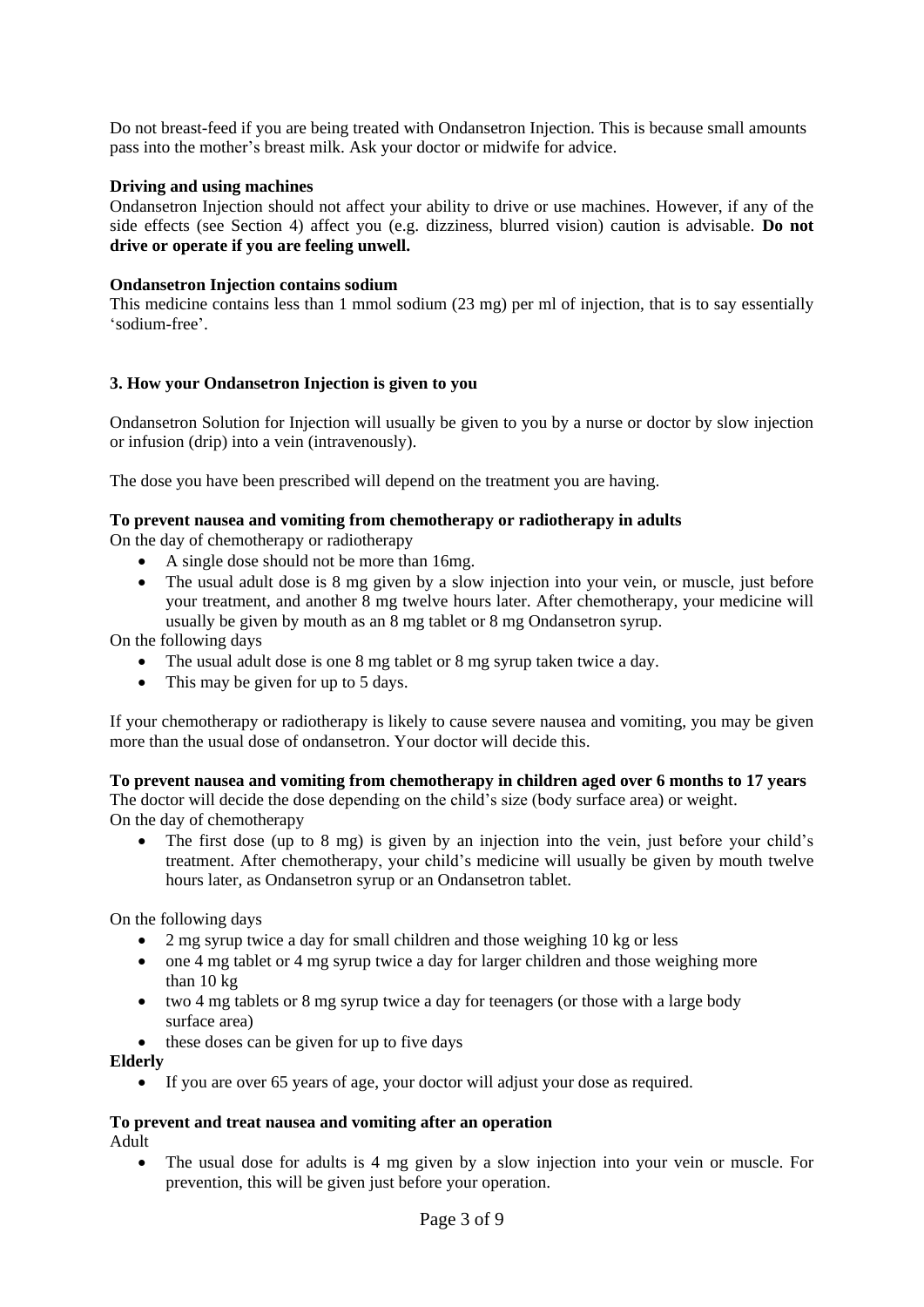Children

• For children aged over 1 month and adolescents, the doctor will decide the dose. The maximum dose is 4 mg given as a slow injection into the vein. For prevention, this will be given just before the operation.

## **Patients with moderate or severe liver problems**

The total daily dose should not be more than 8 mg. If you have blood tests to check how your liver is working, this medicine may affect the results.

Ondansetron Injection should start to work soon after you are given the injection. If you continue to be sick or feel sick, tell your doctor or nurse.

If you are concerned about how much medicine you have been given or how often you have been given it, please tell your doctor or nurse.

#### **If you have more Ondansetron Injection than you should**

There is limited experience of ondansetron overdose. In a few patients, the following symptoms were observed: visual disturbances, severe constipation, low blood pressure and unconsciousness. In all cases, the symptoms disappeared completely. Tell your doctor if any of these symptoms occur.

Your doctor or nurse will give you or your child Ondansetron Injection so it is unlikely that you or your child will receive too much. If you think you or your child have been given too much or have missed a dose, tell your doctor or nurse.

#### **4. Possible side effects**

Like all medicines, this medicine can cause side effects, although not everybody gets them.

Tell your doctor or a member of the medical staff straight away if you have:

- An allergic reaction. The signs may include sudden wheezing and chest pain or chest tightness, swelling of your eyelids, face, lips, mouth or tongue, skin rash - red spots or lumps under your skin (hives) anywhere on your body, collapse. If you are allergic to similar medicine you are more likely to suffer these effects.

- Fits (seizures)

- Disturbances in heart rhythm (sometimes causing a sudden loss of consciousness).

#### **Other side effects include:**

## **Very Common side effects (may affect more than 1 in 10 people)**

- Headache.

#### **Common side effects (may affect up to 1 in 10 people)**

- Constipation. If you are constipated tell your doctor,
- Feeling flushed or warm.
- Redness or irritation at the injection site.
- Changes to liver function test results (if you are given Ondansetron Injection with a medicine called cisplatin, otherwise this side effect is uncommon).

#### **Uncommon side effects (may affect up to 1 in 100 people)**

- Spasms in the muscles of the face and eyes, tremor, uncontrollable movements,
- Hiccups,
- Chest pain, an irregular or slow heartbeat or low blood pressure
- Low blood pressure, which can make you feel faint or dizzy,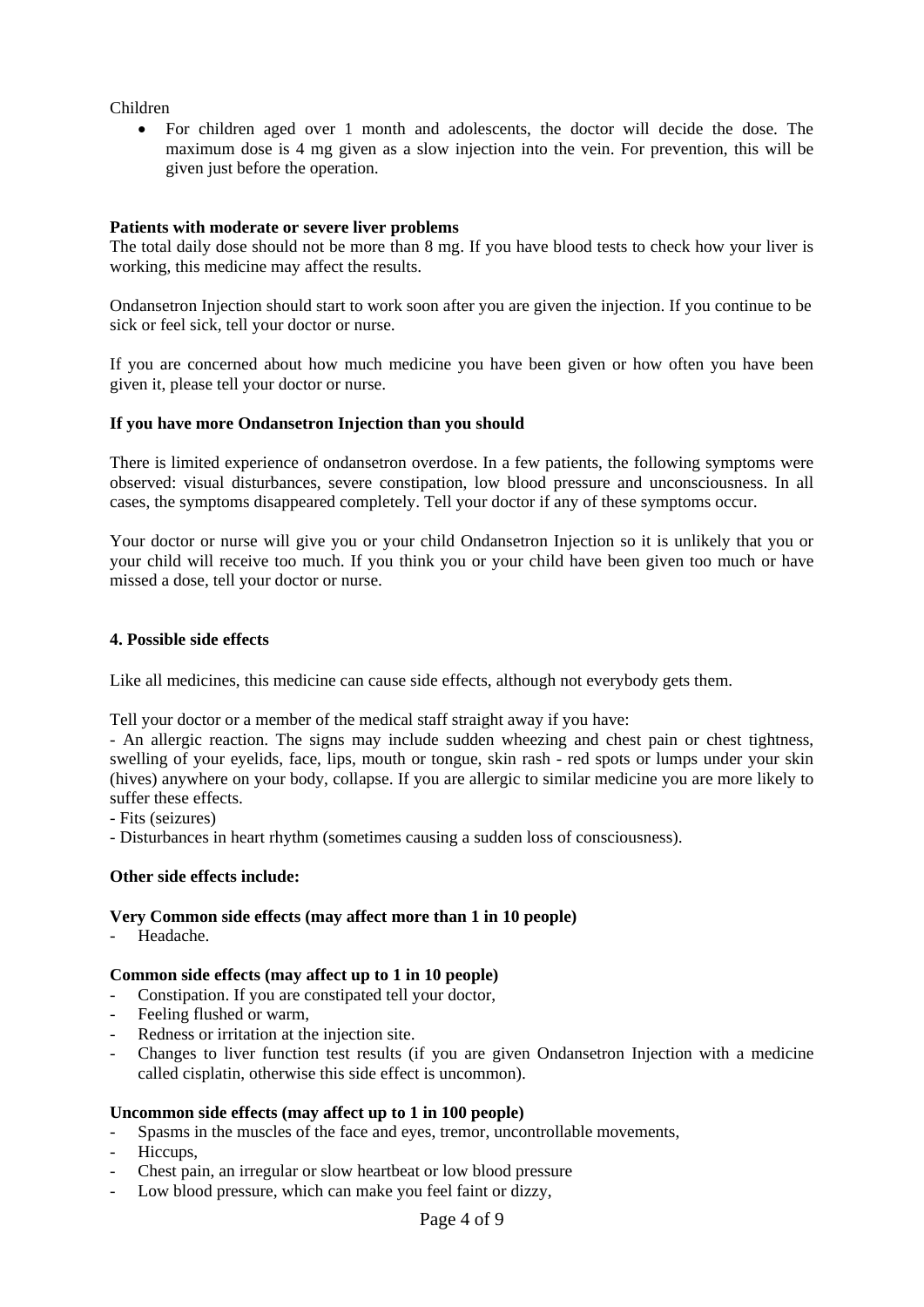- Fits.
- Unusual body movements or shaking

## **Rare side effects (may affect up to 1 in 1,000 people)**

- Blurred vision.
- Dizziness when ondansetron is injected quickly into the vein,
- Disturbance in heart rhythm (sometimes causing a sudden loss of consciousness).

## **Very rare side effects (may affect up to 1 in 10,000 people)**

- Temporary loss of eyesight, which usually comes back within 20 minutes,
- A widespread rash with blisters and skin peeling on much of the body surface (toxic epidermal necrolysis)

## **Unknown (cannot be estimated from the available data)**

- myocardial ischemia – signs include sudden chest pain or chest tightness

Side effects in children and adolescents were comparable to that seen in adults.

## **Reporting of side effects**

If you get any side effects, talk to your doctor, pharmacist or nurse. This includes any possible side effects not listed in this leaflet. You can also report side effects directly via the Yellow Card Scheme at: www.mhra.gov.uk/yellowcard or search for MHRA Yellow Card in the Google Play or Apple App Store.

By reporting side effects you can help provide more information on the safety of this medicine.

## **5. How to store Ondansetron Injection**

- Keep this medicine out of the sight and reach of children.
- Do not store the injection above 30°C.
- Store in the original package. Protect from light.
- Do not use this medicine after the expiry date which is stated on the ampoule and carton. The expiry date refers to the last day of that month.

#### **6. Contents of the pack and other information**

#### **What Ondansetron Injection contains**

**The active substance is**: ondansetron (as ondansetron hydrochloride dihydrate).

Each ml of solution contains 2 mg of ondansetron.

Each 2 ml ampoule contains 4 mg of ondansetron.

Each 4 ml ampoule contains 8 mg of ondansetron.

**The other ingredients are**: citric acid monohydrate, sodium citrate, sodium chloride and water for injections.

#### **What Ondansetron Injection looks like and contents of the pack**

Ondansetron Solution for Injection or Infusion is a clear solution (liquid) and is supplied in 2ml (4mg) and 4ml (8mg) amber glass ampoules. Pack of 1, 2, 5 or 10 ampoule(s).

Not all pack size may be marketed.

#### **Marketing Authorisation Holder and Manufacturer**

#### **Marketing Authorisation Holder**

Mylan, Potters Bar, Hertfordshire, EN6 1TL, United Kingdom.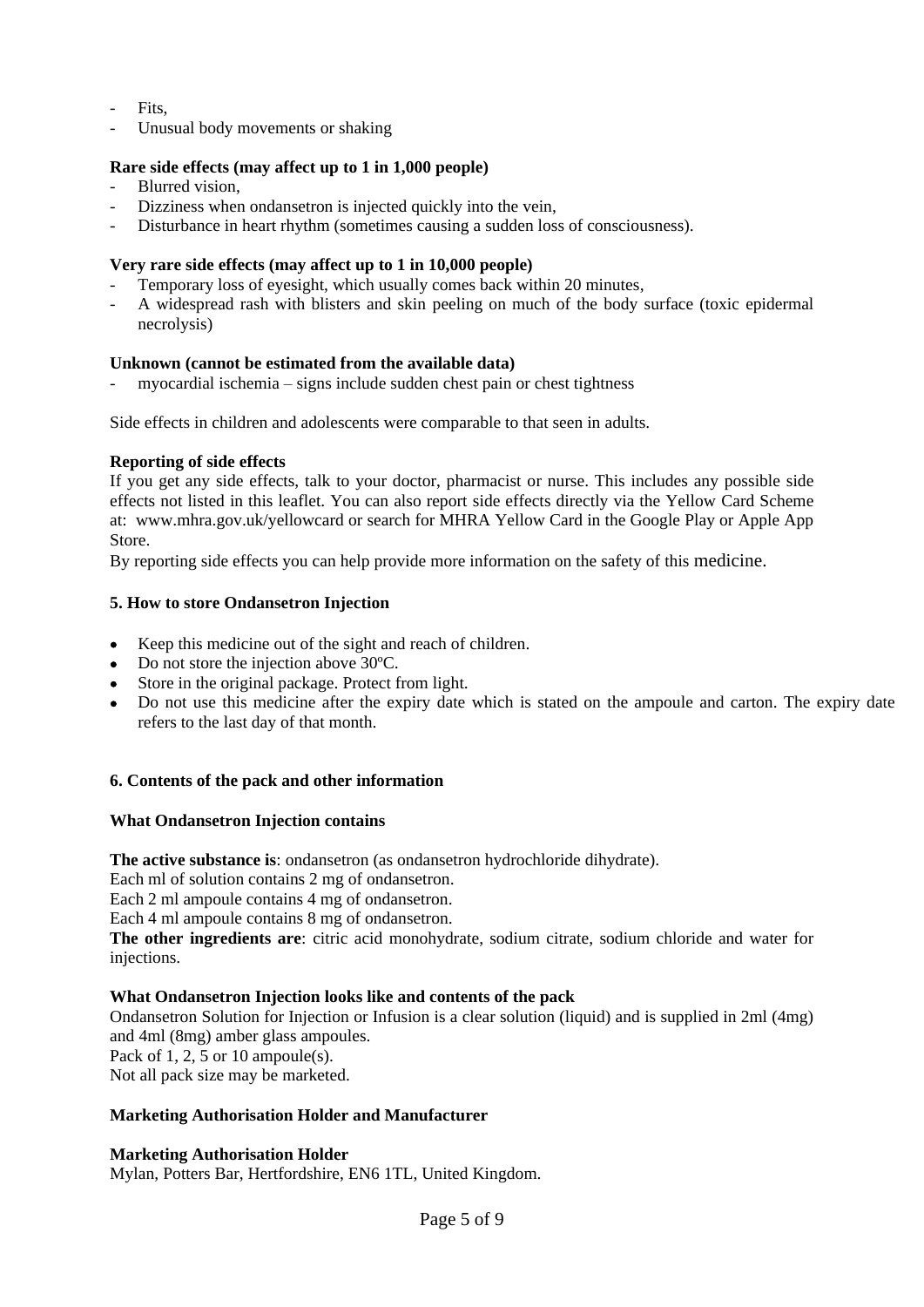## **Manufacturer**

Viatris Santé, 1 rue de Turin, 69007 Lyon - France Pharmathen S.A., 6 Dervenakion, 153 51 Pallini, Attikis, Athens – Greece Mylan B.V., Dieselweg 25, 3752 LB Bunschoten – The Netherlands Demo S.A., 21st Km National Road Athens-Lamia, 145 68 Athens – Greece

This leaflet was last revised in June 2022.

----------------------------------------------------------------------------------------------------------------------  $\rightarrow$ 

### **The following information is intended for healthcare professionals only:**

## **Posology and method of administration**

- Patients with moderate to severe liver problems will not be given more than 8 mg of Ondansetron in a day.
- No alteration of daily dosage or frequency of dosing, or route of administration are required.
- Ondansetron is also available as a tablet.

## **FOR MOST PATIENTS HAVING EMOTOGENIC CHEMOTHERAPY OR RADIATION TREATMENT**

## **Adults (including the elderly)**

8 mg of Ondansetron –should be administered as a slow intravenous injection (in not less than 30 seconds) or intramuscular injection, immediately before treatment, followed by an 8 mg tablet 12 hours after treatment. To prevent further sickness after treatment an 8 mg tablet twice a day may be taken for up to 5 days. The selection of dose regimen should be determined by the severity of the emetogenic challenge.

## **FOR PATIENTS HAVING CHEMOTHERAPY THAT CAUSES SEVERE NAUSEA AND VOMITING**

#### **Adults (including the elderly)**

The dose range of Ondansetron Solution for Injection or Infusion is 8 to 32 mg a day and selected as shown below.

During the first day of treatment, any of the following doses may be given:

- 8 mg injected, by slow intravenous injection (in not less than 30 seconds) or intramuscular injection, immediately before treatment, followed by 8 mg orally twelve hourly
- 8 mg injected, by slow intravenous injection (in not less than 30 seconds) or intramuscular injection, immediately before chemotherapy, followed by two more 8 mg doses injected 4 hours apart or by intravenous infusion (drip) of 1 mg per hour for up to 24 hours

#### *Patients age 75 years or older:*

- A single dose of 8 mg given as an intravenous infusion (drip), over not less than 15 minutes, immediately before chemotherapy. A single dose greater than 8 mg must not be given. *Adult patients younger than 75 years:*
- A single dose of 16 mg given as an intravenous infusion (drip), over not less than 15 minutes, immediately before chemotherapy. A single dose greater than 16 mg must not be given.

All intravenous doses should be diluted in 50-100 mL of saline or other compatible fluid and infused over at least 15 minutes in patients age 65 years or older.

Repeat intravenous doses should be given no less than 4 hours apart.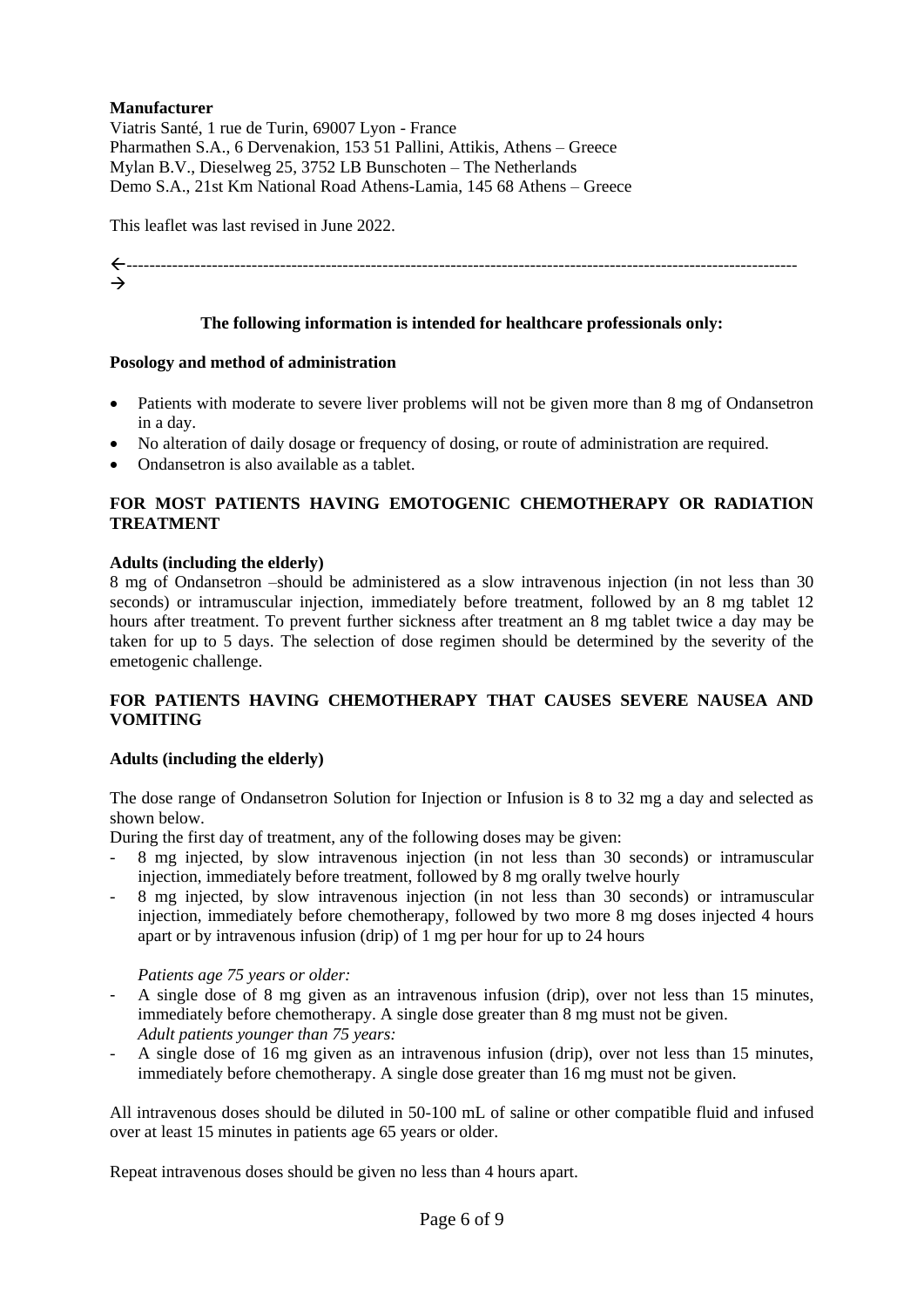To prevent sickness after treatment an 8 mg tablet twice a day may be taken for up to 5 days.

## **Children (aged 6 months and above) and adolescents**

- For chemotherapy, the usual dosage is either a single intravenous dose of 5 mg/m<sup>2</sup> body surface area or up to 3 doses of 0.15 mg/kg body weight at 4-hourly interval (section 4.4 and 5.1 of the prescribing information). The intravenous dose must not exceed 8 mg. The total daily dose must not exceed adult dose of 32 mg.

- There is no recommendation for the use of ondansetron either for the prevention of delayed or prolonged nausea and vomiting induced by chemotherapy or nausea and vomiting caused by radiotherapy.

|  | Table 1: BSA-based dosing for Chemotherapy - Children aged $\geq 6$ months to 17 years |  |  |  |
|--|----------------------------------------------------------------------------------------|--|--|--|
|  |                                                                                        |  |  |  |
|  |                                                                                        |  |  |  |

| BSA                                                    | Day 1 $(a,b)$                                                                   | Days 2-6 <sup>(b)</sup>       |
|--------------------------------------------------------|---------------------------------------------------------------------------------|-------------------------------|
| $< 0.6 \,\mathrm{m}^2$                                 | 5 mg/m <sup>2</sup> IV plus 2 mg syrup $\vert$ 2 mg syrup every 12 hours        |                               |
|                                                        | after 12 hours                                                                  |                               |
| $\geq$ 0.6 m <sup>2</sup> to $\leq$ 1.2 m <sup>2</sup> | 5 mg/m <sup>2</sup> IV plus 4 mg syrup or $\vert$ 4 mg syrup or tablet every 12 |                               |
|                                                        | tablet after 12 hours                                                           | hours                         |
| $>1.2 \text{ m}^2$                                     | 5 mg/m <sup>2</sup> or 8 mg IV plus 8 mg                                        | 8 mg syrup or tablet every 12 |
|                                                        | syrup or tablet after 12 hours                                                  | hours                         |

a The intravenous dose must not exceed 8 mg.

b The total dose over 24 hours (given as divided doses) must not exceed adult dose of 32 mg.

## *Dosing by bodyweight*:

Weight-based dosing results in higher total daily doses compared to BSA-based dosing (see sections 4.4 and 5.1).

Ondansetron should be administered immediately before chemotherapy as a single IV dose of 0.15 mg/Kg. The single intravenous dose must not exceed 8 mg.

On Day 1, two further intravenous doses may be given in 4-hourly intervals.

Oral dosing can commence 12 hours later and may be continued for up to 5 days (see Table 2). The total dose over 24 hours (given as divided doses) must not exceed adult dose of 32 mg.

Table 2: Weight-based dosing for Chemotherapy - Children aged  $\geq 6$  months to 17 years

| Weight           | Day $1^{(a,b)}$                                            | Days 2-6 <sup>(b)</sup>                                        |
|------------------|------------------------------------------------------------|----------------------------------------------------------------|
| $\leq 10$ kg     | Up to 3 doses of 0.15 mg/kg IV   2 mg syrup every 12 hours |                                                                |
|                  | every 4 hours                                              |                                                                |
| $>10 \text{ kg}$ |                                                            | Up to 3 doses of 0.15 mg/kg IV   4 mg syrup or tablet every 12 |
|                  | every 4 hours                                              | hours                                                          |

a The intravenous dose must not exceed 8 mg.

b The total dose over 24 hours (given as divided doses) must not exceed adult dose of 32 mg.

# **FOR PATIENTS HAVING AN OPERATION**

## **Adults (including the elderly)**

To prevent nausea and vomiting  $-4$  mg injected by intramuscular or slow intravenous injection before the operation.

To treat established PONV nausea and vomiting  $-4$  mg given by intramuscular or slow intravenous injection.

## **Children (aged 1 month and above) and adolescents**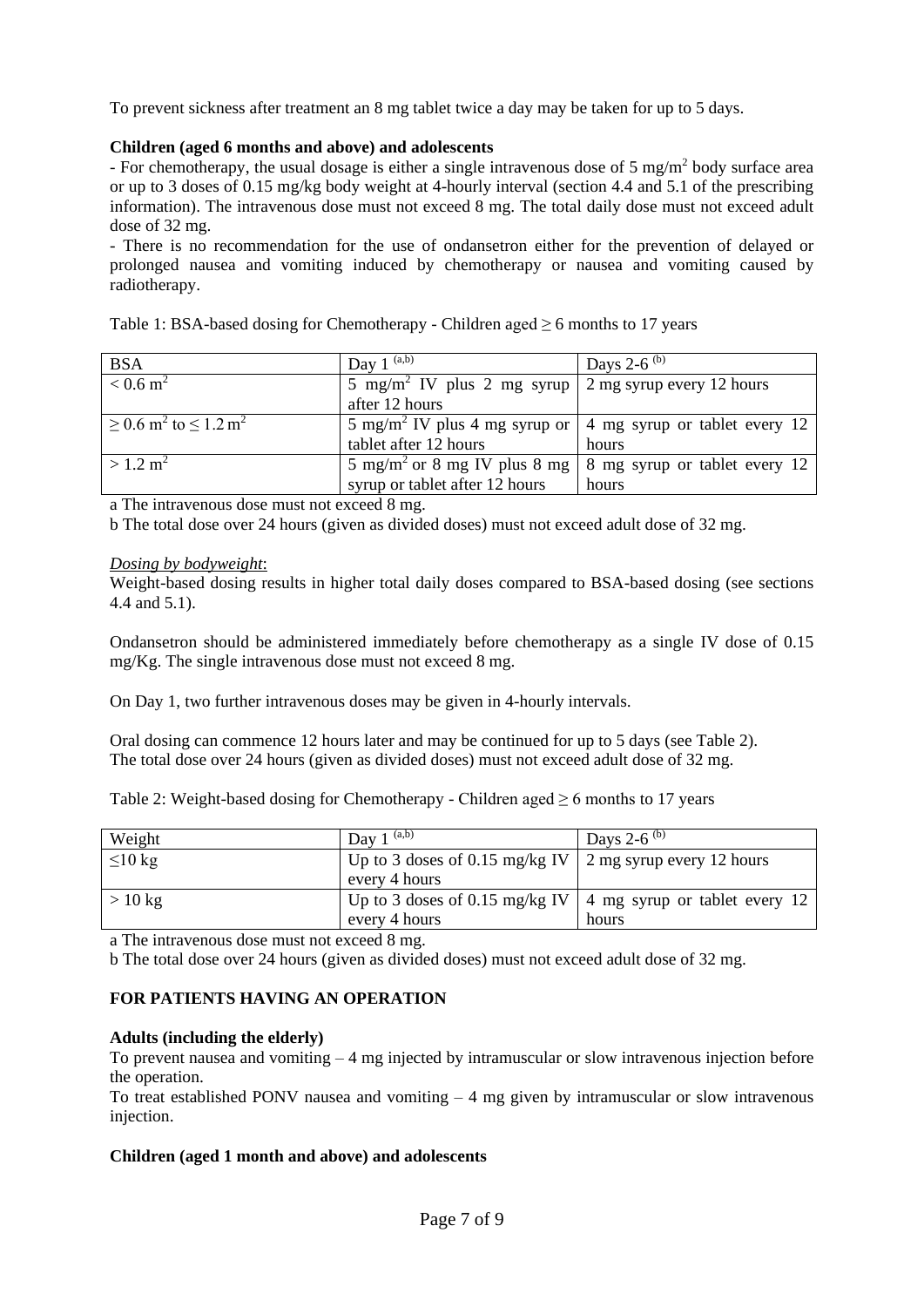- For prevention and treatment of post-operative nausea and vomiting after a surgery under general anaesthesia, a single dose of ondansetron at 0.1 mg/kg up to a maximum of 4 mg is administered into a vein during not less than 30 seconds.

- There is no recommendation for the use of ondansetron in the treatment of post-operative nausea and vomiting in children under 2 years of age.

Patients with kidney problems or who cannot metabolise sparteine/debrisoquine well can take the recommended doses of ondansetron, as detailed above.

### **Instructions for use/handling**

- Once opened use immediately.
- In keeping with good pharmaceutical practice, dilutions of Ondansetron injection in intravenous fluids should be prepared at the time of infusion. Once diluted the solution for infusion should be stored in the original plastic container of the infusion fluid. Chemical and physical in-use stability has been demonstrated for 7 days at 5<sup>o</sup>C and 25<sup>o</sup>C when the product is diluted to a concentration of 0.32 or 0.64 mg/ml. From a microbiological point of view, the product should be used immediately. If not used immediately, in-use storage times and conditions prior to the use are the responsibility of the user and would normally not be longer than 24 hours at 2 to 8°C, unless dilution has taken place in controlled and validated aseptic conditions.
- Do not use the injection if the ampoule is damaged or the solution is cloudy or contains particles.
- Single use only. Any unused solution should be discarded.
- Ondansetron solution for injection should not be autoclaved.
- Compatibility with solutions for infusion

Ondansetron injection should not be administered in the same syringe or infusion as any other medication.

Ondansetron solution for injection should only be admixed with those infusion solutions which are recommended:

- Sodium Chloride 9 mg/ml (0.9%) solution for infusion
- Glucose 50 mg/ml  $(5\%)$  solution for infusion
- Mannitol 100 mg/ml  $(10\%)$  solution for infusion
- Ringers solution for infusion
- Potassium Chloride 3 mg/ml (0.3%) and Sodium Chloride 9 mg/ml (0.9%) solution for infusion
- Potassium Chloride 3 mg/ml (0.3%) and Glucose 50 mg/ml (5%) solution for infusion

Compatibility studies have been undertaken in polyvinyl chloride infusion bags and polyvinyl chloride administration sets. It is considered that adequate stability would also be conferred by the use of polyethylene infusion bags or Type I glass bottles. Dilutions of Ondansetron in sodium chloride 0.9% w/v or in glucose 5% w/v have been demonstrated to be stable in polypropylene syringes. It is considered that Ondansetron injection diluted with other compatible infusion fluids would be stable in polypropylene syringes.

• Compatibility with other medicinal products

*Dexamethasone-21-dihydrogenphosphate disodium:* Dexamethasone sodium phosphate 20 mg may be administered as a slow intravenous injection over 2-5 minutes via the Y-site of an infusion set delivering 8 or 16 mg of ondansetron diluted in 50-100 ml of a compatible infusion fluid over approximately 15 minutes.

Ondansetron may be administered by intravenous infusion by 1 mg/hour. The following medicinal products may be administered only via a Y-site of an infusion set in concentrations of ondansetron of 16 to 160 micrograms/ml (e.g. 8 mg/ 500 ml and 8 mg/ 50 ml respectively):